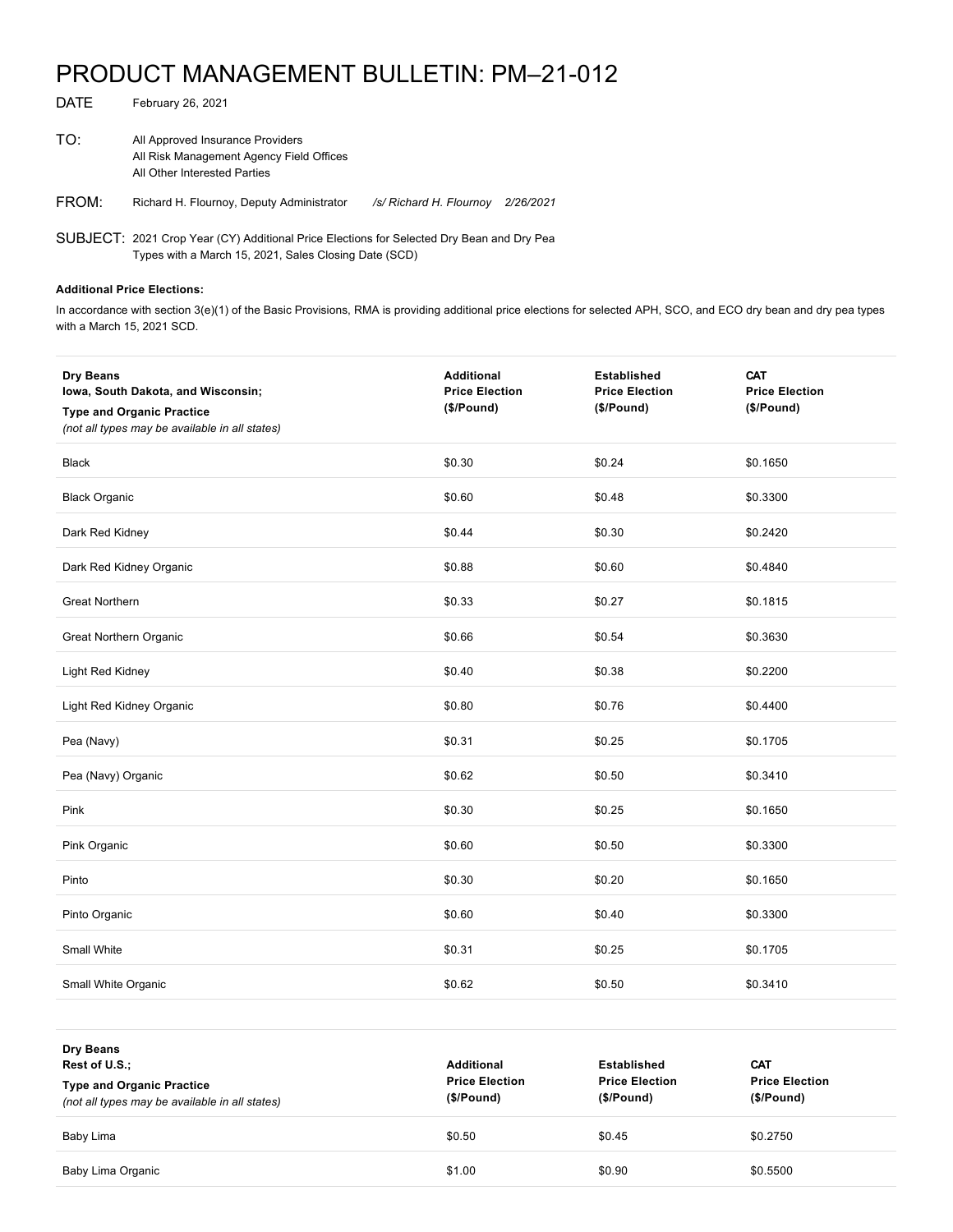| Black                                                                                                          | \$0.32                                                     | \$0.26                                                      | \$0.1760                                            |
|----------------------------------------------------------------------------------------------------------------|------------------------------------------------------------|-------------------------------------------------------------|-----------------------------------------------------|
| <b>Black Organic</b>                                                                                           | \$0.64                                                     | \$0.52                                                      | \$0.3520                                            |
| Cranberry                                                                                                      | \$0.49                                                     | \$0.38                                                      | \$0.2695                                            |
| Cranberry Organic                                                                                              | \$0.98                                                     | \$0.76                                                      | \$0.5390                                            |
| Dark Red Kidney                                                                                                | \$0.44                                                     | \$0.30                                                      | \$0.2420                                            |
| Dark Red Kidney Organic                                                                                        | \$0.88                                                     | \$0.60                                                      | \$0.4840                                            |
| Great Northern                                                                                                 | \$0.33                                                     | \$0.27                                                      | \$0.1815                                            |
| Great Northern Organic                                                                                         | \$0.66                                                     | \$0.54                                                      | \$0.3630                                            |
| Light Red Kidney                                                                                               | \$0.48                                                     | \$0.38                                                      | \$0.2640                                            |
| Light Red Kidney Organic                                                                                       | \$0.96                                                     | \$0.76                                                      | \$0.5280                                            |
| Pea (Navy)                                                                                                     | \$0.33                                                     | \$0.27                                                      | \$0.1815                                            |
| Pea (Navy) Organic                                                                                             | \$0.66                                                     | \$0.54                                                      | \$0.3630                                            |
| Pink                                                                                                           | \$0.32                                                     | \$0.27                                                      | \$0.1760                                            |
| Pink Organic                                                                                                   | \$0.64                                                     | \$0.54                                                      | \$0.3520                                            |
| Pinto                                                                                                          | \$0.32                                                     | \$0.20                                                      | \$0.1760                                            |
| Pinto Organic                                                                                                  | \$0.64                                                     | \$0.40                                                      | \$0.3520                                            |
| Flat Small White                                                                                               | \$0.33                                                     | \$0.27                                                      | \$0.1815                                            |
| Flat Small White Organic                                                                                       | \$0.66                                                     | \$0.54                                                      | \$0.3630                                            |
| Small Red                                                                                                      | \$0.36                                                     | \$0.28                                                      | \$0.1980                                            |
| Small Red Organic                                                                                              | \$0.72                                                     | \$0.56                                                      | \$0.3960                                            |
| Small White                                                                                                    | \$0.33                                                     | \$0.27                                                      | \$0.1815                                            |
| Small White Organic                                                                                            | \$0.66                                                     | \$0.54                                                      | \$0.3630                                            |
| Blackeye                                                                                                       | \$0.48                                                     | \$0.40                                                      | \$0.2640                                            |
| <b>Blackeye Organic</b>                                                                                        | \$0.96                                                     | \$0.80                                                      | \$0.5280                                            |
| White Kidney                                                                                                   | \$0.49                                                     | \$0.38                                                      | \$0.2695                                            |
| White Kidney Organic                                                                                           | \$0.98                                                     | \$0.76                                                      | \$0.5390                                            |
| Yellow                                                                                                         | \$0.38                                                     | \$0.30                                                      | \$0.2090                                            |
| <b>Yellow Organic</b>                                                                                          | \$0.76                                                     | \$0.60                                                      | \$0.4180                                            |
| Anasazi                                                                                                        | \$0.50                                                     | \$0.40                                                      | \$0.2750                                            |
| Anasazi Organic                                                                                                | \$1.00                                                     | \$0.80                                                      | \$0.5500                                            |
|                                                                                                                |                                                            |                                                             |                                                     |
| Dry Peas (Spring Types)<br>Alaska and Oregon;<br><b>Type</b><br>(not all types may be available in all states) | <b>Additional</b><br><b>Price Election</b><br>(\$ / pound) | <b>Established</b><br><b>Price Election</b><br>(\$ / pound) | <b>CAT</b><br><b>Price Election</b><br>(\$ / pound) |
| Smooth Green/Yellow                                                                                            | \$0.14                                                     | \$0.08                                                      | \$0.0770                                            |